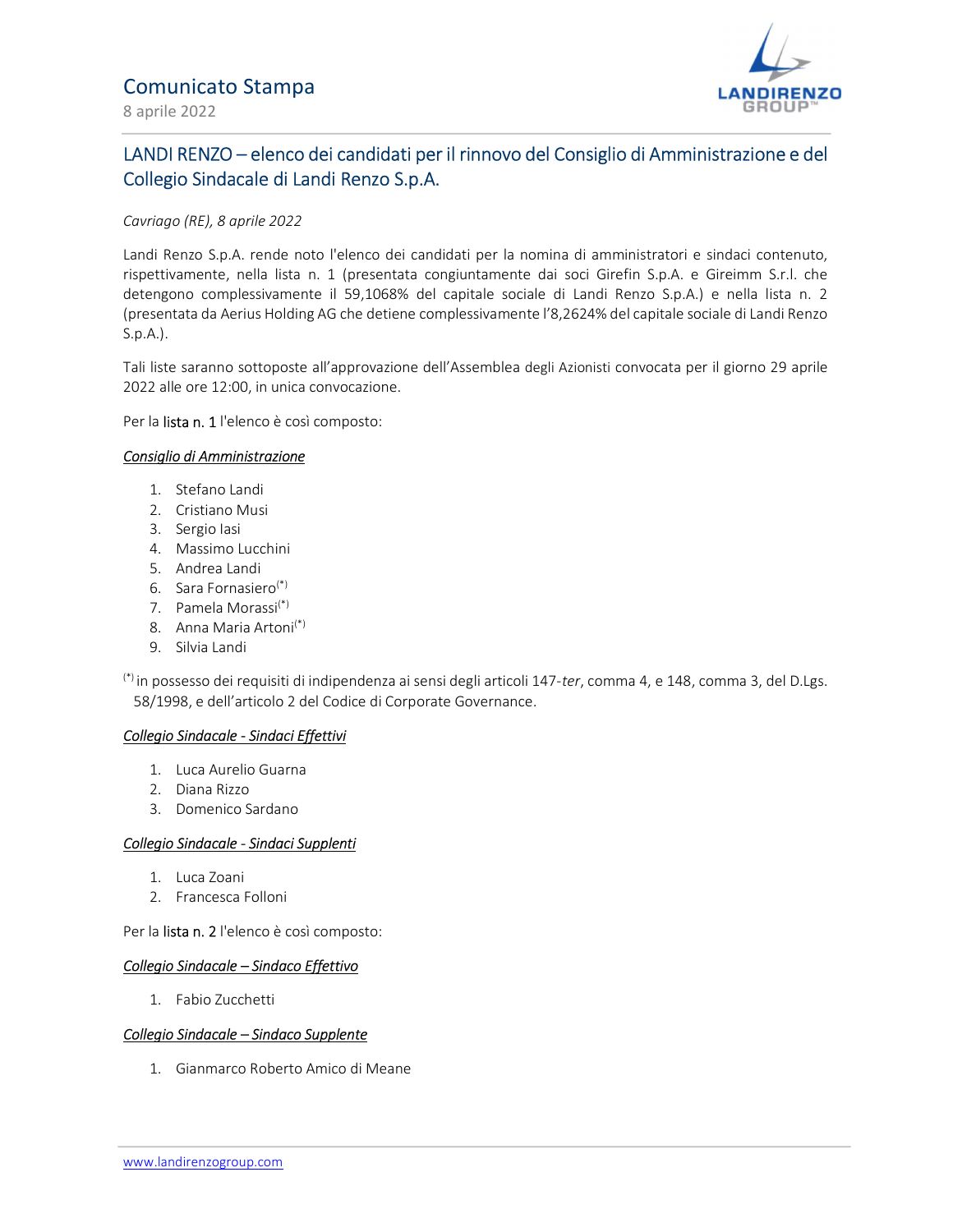# Comunicato Stampa

8 aprile 2022



Tutta la documentazione relativa alle liste, ivi inclusa la descrizione delle caratteristiche personali e professionali dei candidati, è a disposizione del pubblico presso la sede sociale, presso il meccanismo di stoccaggio autorizzato emarket storage, all'indirizzo www.emarketstorage.it, nonché sul sito internet della Società all'indirizzo www.landirenzogroup.com sezione Investor Relations.

Landi Renzo è leader mondiale nel settore dei componenti e dei sistemi di alimentazione a Metano, LNG, Idrogeno e GPL per autotrazione. La Società, con sede a Cavriago (Reggio Emilia) e con un'esperienza di oltre 60 anni nel settore, si è caratterizzata per l'internazionalità dell'attività che si concretizza nella presenza in oltre 50 Paesi, con una percentuale di vendite generata all'estero di circa l'80%. Landi Renzo S.p.A. è quotata sul segmento Euronext STAR Milan di Borsa Italiana dal giugno 2007.

LANDI RENZO

### Contatti per i media Image Building

Paolo Cilloni CFO and Investor Relator ir@landi.it

Cristina Fossati, Angela Fumis Tel: 02 89011300 e-mail: **landirenzo@imagebuilding.it**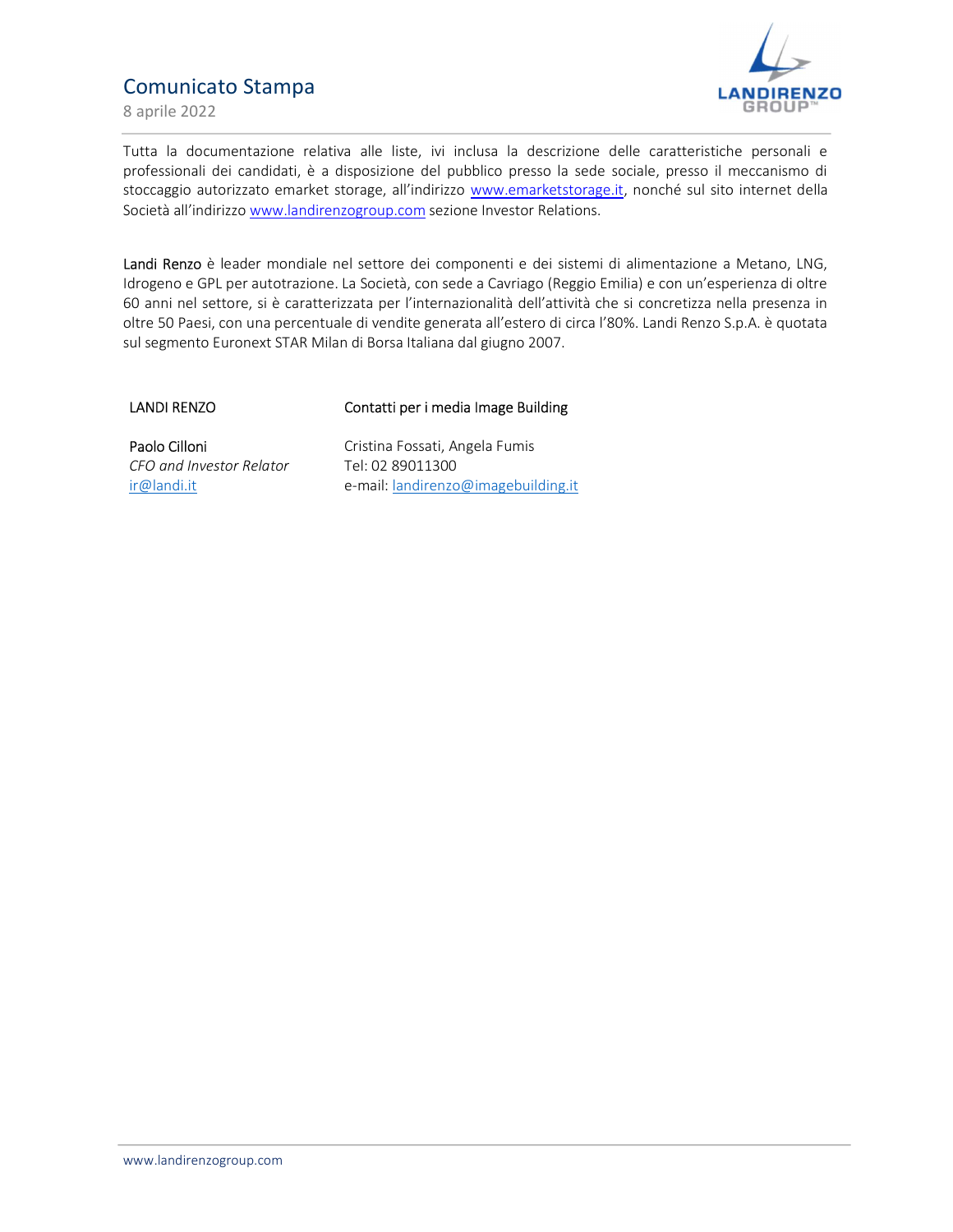

## 8 April 2022

# LANDI RENZO – lists of candidates for the appointment of the Board of Directors and the Board of Statutory Auditors of Landi Renzo S.p.A.

### Cavriago (Reggio Emilia), 8 April 2022

Landi Renzo S.p.A. communicates the lists of candidates for the appointment of directors and statutory auditors contained, respectively, in the list n. 1 (submitted jointly by the shareholders Girefin S.p.A. and Gireimm S.r.l. holding a total of 59.1068% of the share capital of Landi Renzo S.p.A.) and the list n. 2 (submitted by Aerius Holding AG which holds a total of 8.2624% of the share capital of Landi Renzo S.p.A.).

The above lists will be submitted to the approval of the Shareholders' Meeting convened on 29 April 2022 at 12:00, in single call.

The list no. 1 is composed as follows:

### Board of Directors

- 1. Stefano Landi
- 2. Cristiano Musi
- 3. Sergio Iasi
- 4. Massimo Lucchini
- 5. Andrea Landi
- 6. Sara Fornasiero(\*)
- 7. Pamela Morassi(\*)
- 8. Anna Maria Artoni<sup>(\*)</sup>
- 9. Silvia Landi

 $(*)$  in possession of the independence requirements pursuant to Articles 147-ter, paragraph 4, and 148, paragraph 3, of Legislative Decree no. 58/1998 and Article 2 of the Corporate Governance Code.

### Board of Statutory Auditors – Standing Auditors

- 1. Luca Aurelio Guarna
- 2. Diana Rizzo
- 3. Domenico Sardano

### Board of Statutory Auditors – Alternate Auditors

- 1. Luca Zoani
- 2. Francesca Folloni

The **list no. 2** is composed as follows:

### Board of Statutory Auditors – Standing Auditors

1. Fabio Zucchetti

### Board of Statutory Auditors – Alternate Auditors

1. Gianmarco Roberto Amico di Meane

All documentation relating to the slates, including the description of the personal and professional characteristics of the candidates, are available to the public at Company's registered office, on the authorized